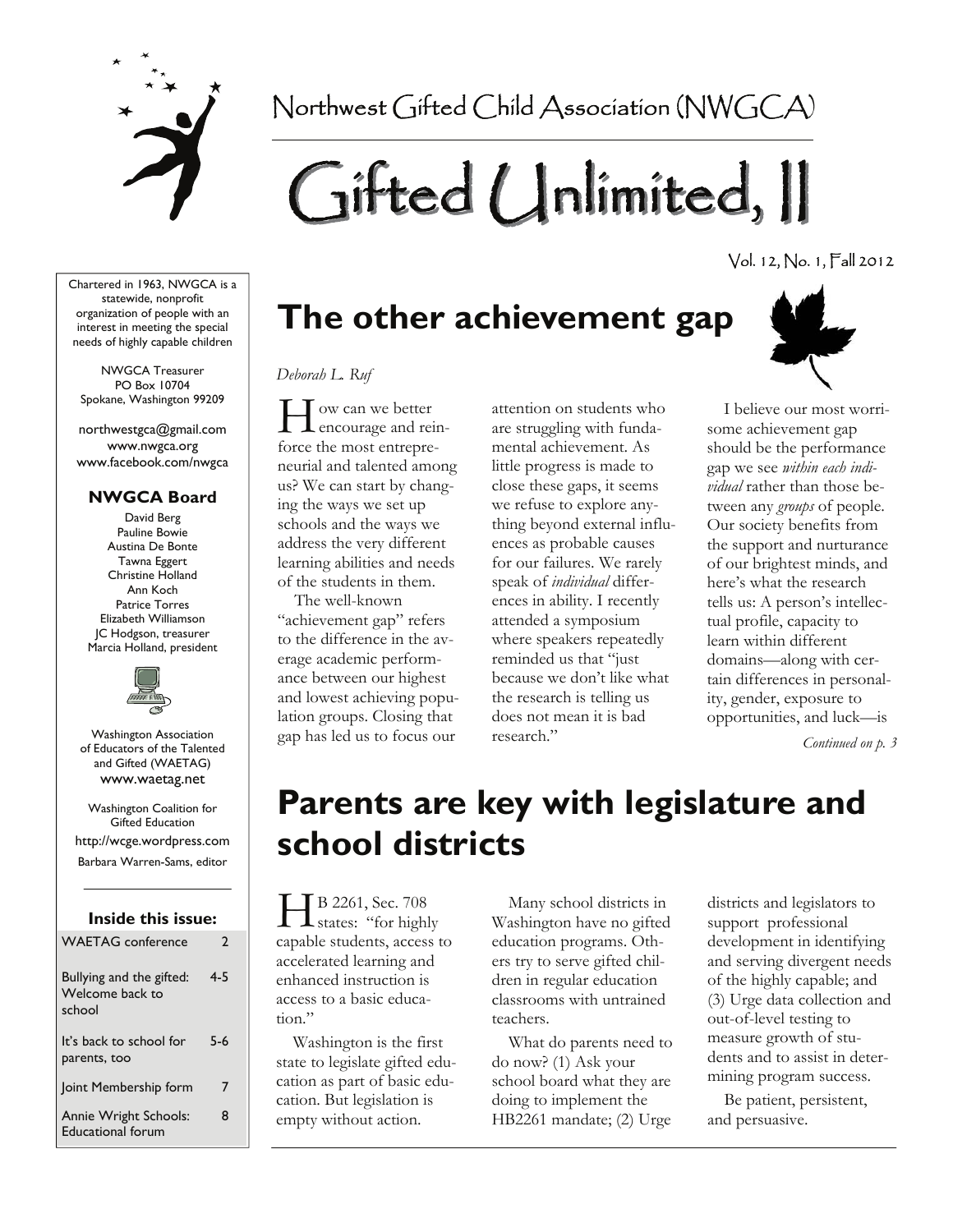

# **Gifted 2.0 Hi-Cap Instruction for the Digital Age**

# **2012 WAETAG CONFERENCE**

Hotel Murano | Tacoma

# **SCHEDULE OF EVENTS - PARENT STRAND** SATURDAY, OCTOBER 20

| $7:30-8:00$ a.m.   | Registration, WAETAG Marketplace, Breakfast         |
|--------------------|-----------------------------------------------------|
| $8:00-9:00$ a.m.   | <b>Instructional Strategies for the Digital Age</b> |
| (Keynote)          | Roger Fisher, Keynote Speaker                       |
| $9:00-9:45$ a.m.   | Speed Lessons                                       |
| $9:45-10:00$ a.m.  | BREAK IN WAETAG MARKETPLACE                         |
| $10:00-11:00$ a.m. | *Recovering Perfectionists Unite!                   |
| (Breakout)         | Suzanne Burdick                                     |

Are you or someone you love a perfectionist? Perfectionism brings many strengths, but it can also feel like in addiction. Join Suzanne as she shares her dynamic life-and-death story of "recovery" in which she learned to savor the strengths of excellence while letting go of anxiety and control; then explore your own story.

11:00-11:15 a.m. BREAK IN WAETAG MARKETPLACE

11:15-12:15 p.m. \***Mind Matters: Ten things you need to know about student brains (Breakout)** Lisa Van Gemert What are the most vital things educators and parents need to know about what brain research has to say about student success? Discover the key structures of the brain vital for learning, the reason kids under stress can't learn, what the brain has to say about giftedness and much more.

12:15-1:30 p.m. Lunch with WAETAG Business Meeting

1:30-2:30 p.m. **Seven Brain Trade-Offs That Create Cognitive Diversity in Gifted Students (Keynote)** Brock L. Eide, M.D., M.A., Fernette Eide, M.D.

2:30-2:45 p.m. BREAK

2:45-3:45 p.m. \***Lit from Within: Internal Motivation in the Gifted Learner (Breakout)** Lisa Van Gemert Learn the secrets behind enhancing achievement drive in gifted students. hat does the research say, and what roles do self-concept and optimism play in helping kids develop their intrinsic motivation? Find out the pitfalls of rewards, and take away seven strategies you can use right now to light the fire within any child.

3:45 – 4:00 p.m. BREAK IN WAETAG MARKETPLACE

4:00 – 5:00 p.m. **Cognitive Monsters and Intellectual Heroes in the 21st Century (Keynote)** Roger Fisher

\* Breakout session recommended for parents.

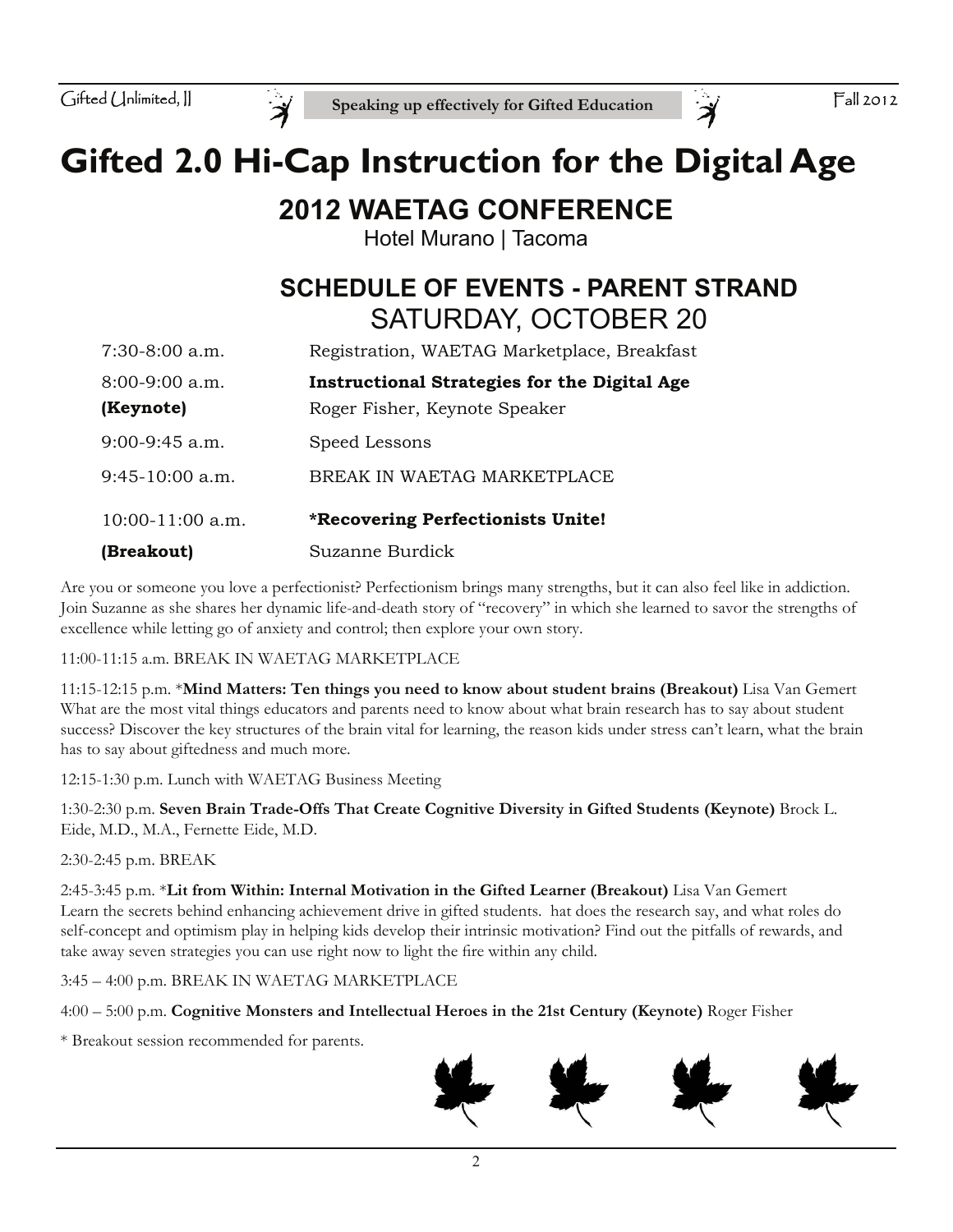Gifted Unlimited, II

# **Speaking up effectively for Gifted Education**

Fall 2012

# **Achievement**, continued from p. 1

not greatly responsive to outside influences to change it. Twin and adoption studies, as well as Head Start and any number of other early intervention programs, indicate consistently that the brain is like a muscle that can be exercised to perform at its own best level, but when the workouts stop, that muscle strength returns to where it was before.

 The spread of human intellectual ability is vast across all populations. By the time children are about seven years old and in first grade, the typical same-aged mixed-ability public school classroom already has 12 grade equivalencies of achievement in it. There is no way to make all people intellectually the same any more than there is a way to make everybody the same sex or the same height. Every individual should be challenged to grow intellectually, and we're now generally ignoring those individuals with the highest potential.

 The United States has one of the widest intellectual ability ranges in the world because our diverse economy has attracted people from all over the world. Populations of other countries actually have different ability averages and ranges, different strengths and weaknesses. For whatever reason (and there are many) only about ten percent of the U.S. population is intellectually capable of professional-level achievement, no matter how hard we push and support everyone else.

 We cast aside good approaches to educating every person to the best of his or her ability when we can't accept that people are innately different from one another from the get-go. We further cripple our efforts when we shame people for doing their best at important occupations that are not considered prestigious (e.g., the trades,

services, labor). Indeed, one result of our current emphasis on making all students "college ready" is that we are overlooking legitimate, needed job training for individuals whose abilities, regardless of their education, will never make them college ready. Less than one-quarter of the American population has the kind of reasoning and learning abilities that lend themselves to college-level training. Rather than a college degree to earn a good living, we should adjust how we pay people for work they are able to do and give them the training they need to do it well.

 How can we better encourage and reinforce the most entrepreneurial and talented among us? Let's set up campuses where students are enabled to move to classes where what they're ready to learn is already being taught by teachers who really know their subjects. Let's start as early as the very first years children attend school. Grouping kids by age for instruction makes about as much pedagogical sense as grouping them by height. There's no good reason for the practice, and there's no research to support its efficacy for cognitive or social learning. It would cost less, not more, to group children by readiness to learn, not by grade level or age.

 Most ability-grouped classroom instruction and junior high school tracking ended in the 1970s. Both were perceived to pigeon-hole students and take away opportunities. Now, however, most coursework is aimed at a slightly-below-average target group – struggling learners – so they'll pass No Child Left Behind Act exams. Everyone endures the same seven to eight repetitions of material over six years of elementary school and an equally repetitive pace for

3

middle school. Smart children become bored, tune out, or act out, and those who cooperate learn an underachievement ethic.

 $\ddot{\mathcal{A}}$ 

 Here's what the brightest students need instead. The top five percent of learners could finish the elementary curriculum in four years or less. The highest two percent could take three years or less. The top one percent could finish in one or two years (in at least one subject area), and at least one child in the school probably would be smart enough to do it all in less than one year. Does anyone wonder why they don't want to go on to college and graduate school? All they can picture is more of the same. They've rarely experienced real competition or real soul mate friendships, because anyone who is like them got spread out – blended – into other classes to make it "fair." Everything is too easy and boring for eight or nine years and then becomes unexpectedly very hard. While we prepare many students for college who will never enjoy reading or understand algebra, we bore the socks off our brightest students and never give them a chance to learn to their capacity or prepare for the intellectual labor for which they were designed.

 If all students could move at their own pace, they could be grouped and regrouped to work with students of different abilities and backgrounds, depending upon the subject. Continuous progress and ability grouping moves *all* students to where they need to be.

 How would these changes encourage the most talented among us? Bright students would experience challenging and stimulating learning from the time they start school. They'd learn what they're capable of *Continued on p. 6*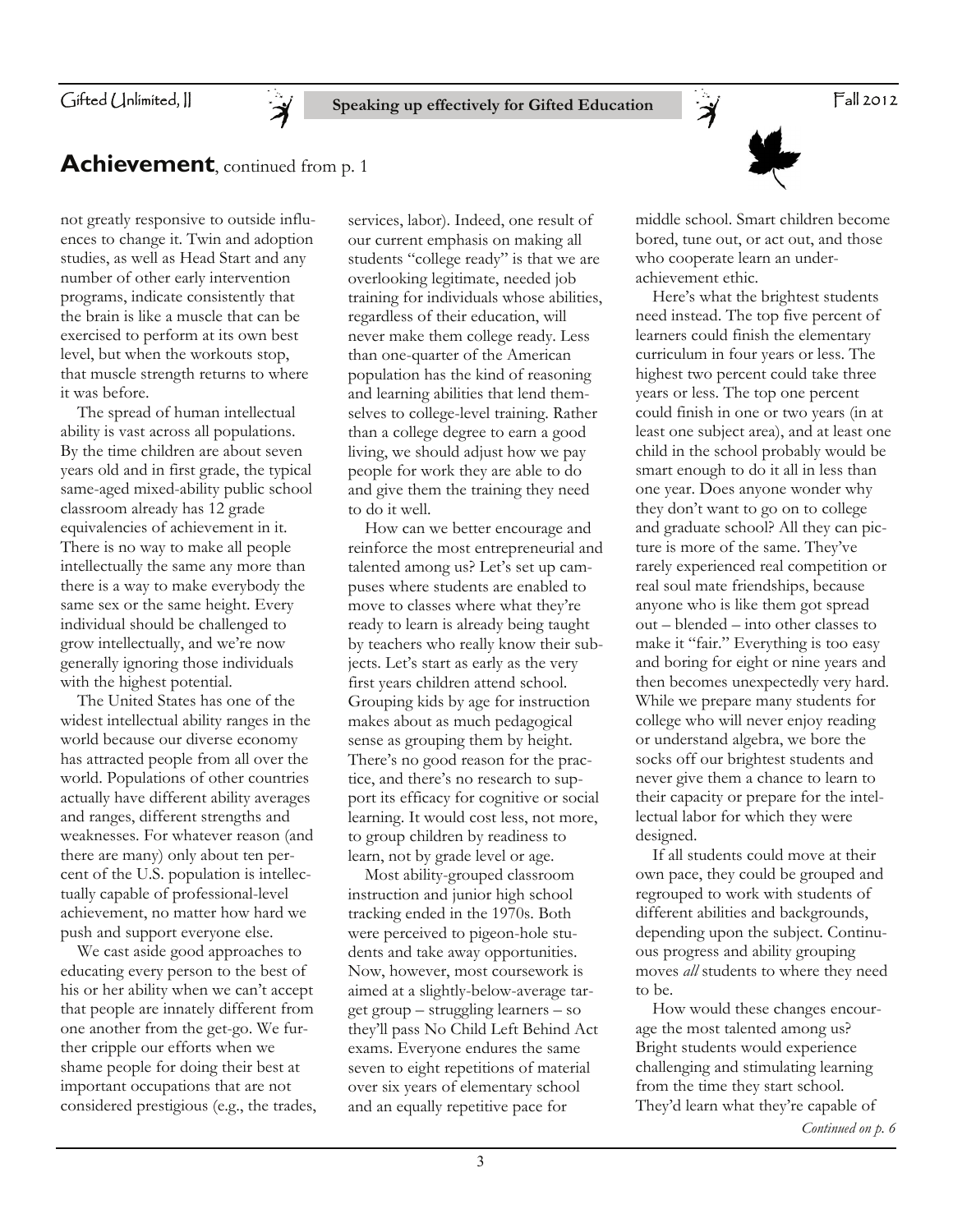

# **Bullying and the gifted: Welcome back to school?**

*Why the gifted may be more likely to be bullied--and what you can do about it. Christopher Taibbi, M.A.T.* 

y now, most of us have packed our kids off to school for the start of the new academic year. The tedium of political and medical ads on television are bookended by those encouraging us to spend our back-toschool money at the nearest big chain office supply store. You've purchased notebooks, folders, pencils, boxes of tissues, composition (a.k.a. "cow") books, glue sticks, markers,… all the common objects that make up the teacher's list of essentials. For my own sake, I feel lucky: my son is one of those who likes school. Well, I should say he likes the *concept* of it—that is, until the first day hits and his Spanish teacher hands out a multi-page homework review packet to complete in three days. Then he realizes (and we do, too) that his initial flush of school supply shopping giddiness won't carry him quite far enough. No matter which fresh pencil you choose to sharpen, in the end, work is still work. Still, I count myself lucky.

 For many gifted students, there is a more severe and serious issue that threatens them the first days and weeks of school. They know it's there because they have encountered it before. Many of the students I see in my position have described it this way: they don't really "belong"; that they are merely "floating along" as the year progresses, not a "real part of the class", an "add-on." It's demoralizing enough that many of our gifted students may feel this way, but it is made so much worse when others in the room pick up on these feelings and actually turn on the gifted student. We're talking here about bullying

It's a perverse notion perhaps but, in many ways, the very qualities that help make a student gifted are the precise ones that may cause him/her to be bullied by his peers. They are ahead of their classmates academically and more advanced cognitively; they are more emotionally sensitive about rights and wrongs, at the local scale but also globally; a gifted person's sense of humor may be above the heads of their peers, so the jokes they make seem to backfire and then he looks foolish and odd. Gifted students are often perfectionists and may be quick to critically judge their peers. The list goes on….

 Now consider this: most teachers use cooperative learning, small group, activities during the first week of school as their way of having the students get to know each other. In this situation, one might imagine, those traits just mentioned could very well be a cocktail for disaster. Classmates become confused when Johnny uses difficult and advanced vocabulary as he interviews his tablemates. They become irritated when he suggests that the best way to make the poster is to use markers on the matte side of the board, not colored pencils on the glossy side. By the time he has corrected the spelling of the group members for the fourth time in five minutes—or insisted that they vote on who gets to do the writing—Johnny has effectively singled himself out. And once that first impression is made, it can be very hard to shrug it off. Classmates make cruel "geeky" comments, mock his attention to quality, and Johnny leaves school that day dreading the next.

 So what to do? My answer may surprise you here because, contrary to others' advice, I would suggest the

solution might best begin first at home, and then at the school. You as a parent, mentor, guardian—are an invaluable asset to your child. It is *you* who needs to be involved from the start. Begin by:

 $\mathcal{A}$ 

**• Listening carefully.** If your child comes home upset about what has happened at school with his peers, ask him to tell you about it from start to finish. Make time, sit down, and listen to the story. Ask questions, get the details, take notes if you need. These will be essential to the next few steps, which begin with…

**• Educating.** It is true, without equivocation, that gifted people have distinct affective and cognitive traits that set them apart. He needs to understand that he is very different from his peers in these ways. He needs to understand that his peers, literally, do not necessarily feel or think the same way he does about what happens in the classroom. He needs to understand that his different perceptions and feelings and even abilities may be the very traits that are causing him to be singled out. That alone will not be enough, though. You'll also need to…

**• Be explicit.** Go back and review the story that your child has told you about the day. Look over your notes. Compare the story and the place(s) where the day took a turn for the worse and see if you can relate it to those traits that your gifted child possesses. "I wonder, Johnny, do you think maybe your classmates got frustrated when you kept telling them to fix the spelling of 'your'?" "Do you think that the others in the group realized that the markers would smear if they used them on the glossy side of the poster? Or did you just assume they knew this?" Keep going, and be sure to…

*Continued on p. 5*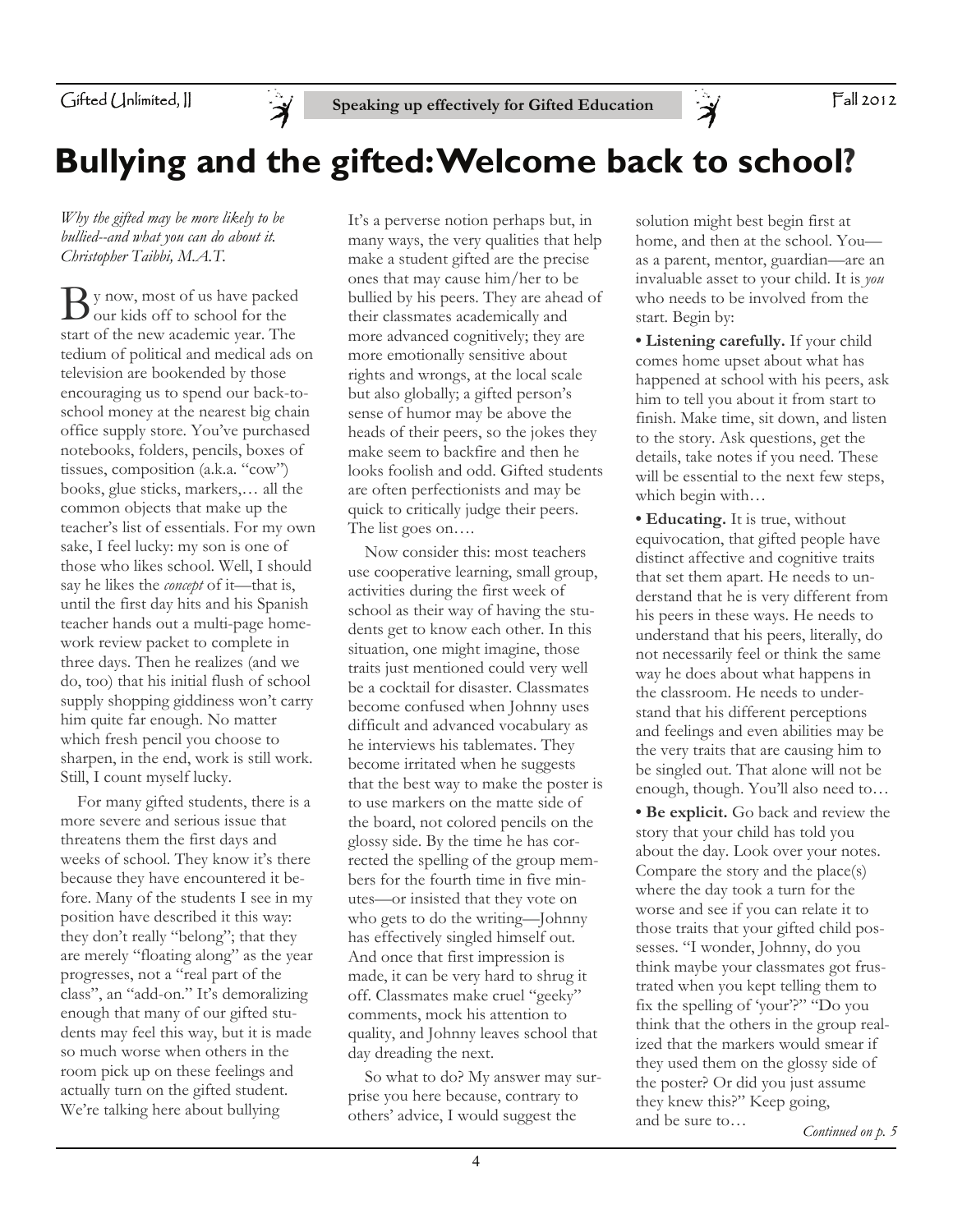

*Continued from p. 4* 

**• Relate.** No, it's not fair that your child insisted on high quality work and was rebuffed for it. But you have experienced similar unfair situations in your own life. What was it like when *you* were frustrated with others at your office? What did *you* do? Perhaps you reminded yourself to breathe deep. You counted to ten. You figured out another way to address your concerns by stating them differently. You explained the reasons why your opinions might be important—rather than just blurting them out. Maybe, on a good day, you even looked at the problem from their point of view. Children will value your own experiences because it shows them that they are not alone. Next, you'll have to…

**• Coach and model.** Brainstorm ways that you can help your child with specific problems before they arise next time. When the teacher announces that the whole class will be denied ten minutes of recess because a just few people "messed it up for everyone else," help him figure out ways he can effectively convey his opinion

about this injustice to the teacher without passive aggressively mumbling aloud under his breath about it—so loud that the teacher can hear it. Help him create alternative responses to taunts that kids may offer in order to defuse them. Help him recognize the occasions or the conditions at school that tend to "create the drama." Anticipate them and model ways that you yourself might approach those circumstances. In short, your goal is to arm your child with a toolbox of thoughts and actions that he can use on his own at school. And keep in mind that you must…

**• Be patient!** All of this takes time. We all know that old habits die hard, even more so if those behaviors are intrinsically a part of who you are. New problems will arise, or different iterations of old ones will rear their heads. Be patient and stick with it. Listen, educate, review, relate, and reattack. Rinse, repeat. And if nothing seems to stick, finally, it's essential that you….

**• Be protective.** No child "deserves" to be unhappy or miserable. Bullying is not to be tolerated. You can do all the modeling, coaching, and empathy building in the world and it may not be enough. You *must* enlist the help of the teacher, the school, and the school's resources. Do not ever be afraid to demand satisfaction on this point. If you see no improvement, take your notes to school and insist on a conference with the teacher and the school's administrator. Explain your concerns with specific examples, demand a plan of action, expect results. Be the squeaky wheel for your child and your child's future.

 As the year gets rolling, it's important to relish and revel in the good times. Revisiting the successes of school are just as important as reviewing the trying ones. Remind yourself and your child of this on those days when things get rough. It's my hope that the latter are relatively few but, if they arise, take charge proactively. You've got this.

Used with Permission. From *Gifted Ed Guru*, August 26, 2012.

# **It's back to school for parents, too**

# *Marcia Holland, NWGCA president*

**"We have a nation-wide lack of adequate, ability-appropriate** *educational growth* **for a sizeable number of capable students and it seems no one is screaming about it!" Tamara Fisher**

S ummer is over. The kids are back  $\bigcup$  in school. And, so are we, the parents. We can be fooled that our greatest responsibility is to drive our children to their myriad of activities. But, our back-to-school duties are so much greater than that, especially if our children are gifted learners.

 What is our homework in the next months? We'll need to (1) review the mandated grade level learning expectations for our child in reading, math, science, writing, communication, social studies, art, and health and fitness, and (2) educate ourselves on the Washington State Essential Academic Learning Requirements (EALRs) and the Grade Level Standards and Common Core Standards that will guide the teaching in our child's classroom this year. We can do so by visiting the Web site of the Office of Superinten-



dent of Public Instruction and selecting the portion of the site for Grade Level Resources (www.k12.wa.us/ CurriculumInstruct/default.aspx). Then we follow the links to our child's grade level in each subject where we'll find a description of each learning requirement. If we discover that our child has already mastered some of the learning expectations, we should schedule a conference with our child's teacher to explore which resources are available and which

*Continued on p. 6*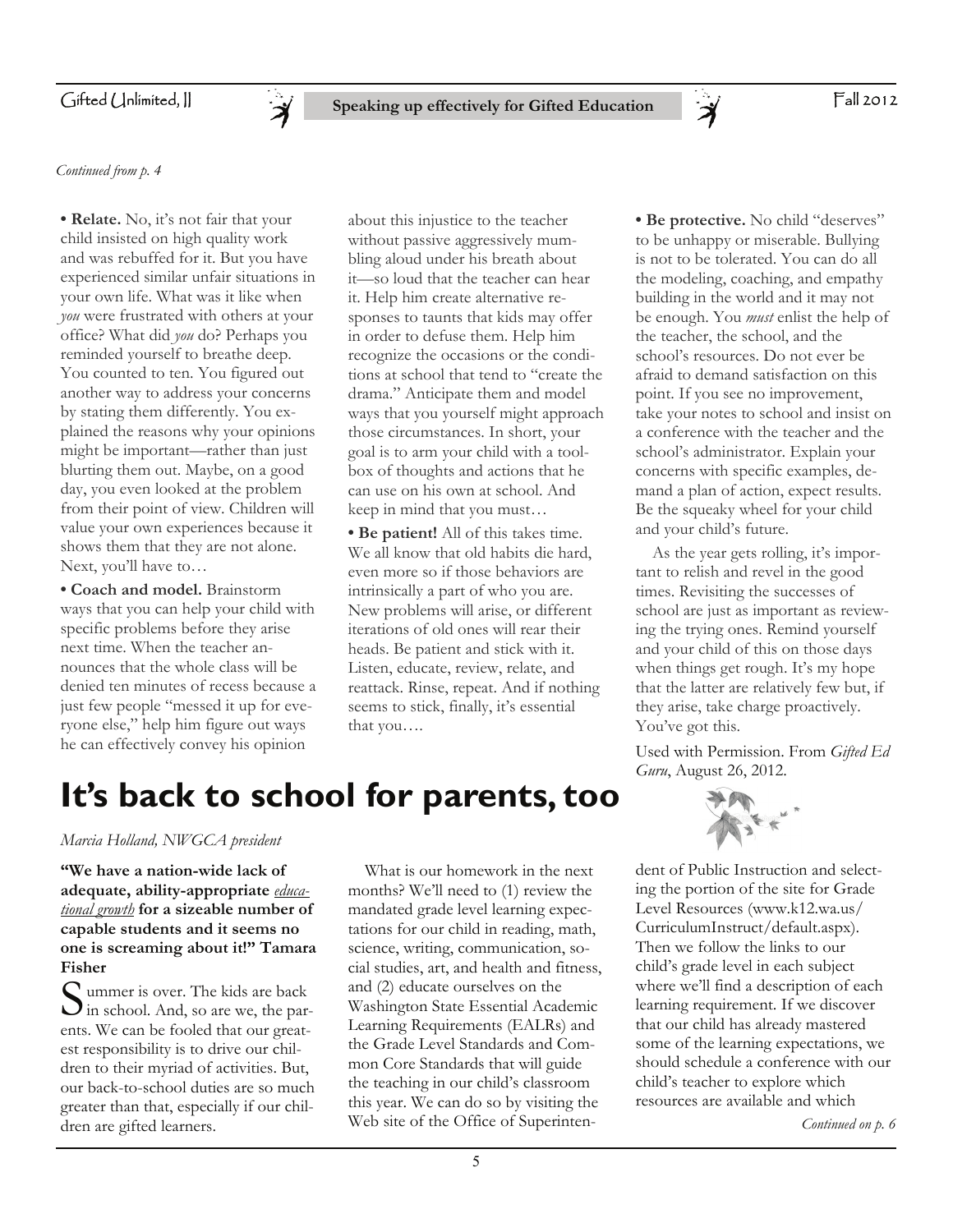# Gifted (Jnlimited, II



curriculum differentiations the teacher is willing to make that meet or challenge our child's abilities.

 Many of our children are in classrooms that are not designed for gifted learners. That puts a greater burden on us as parents to help the school system provide proper learning experiences for them. In a world of the public policy, "No Child Left Behind," the burden of ensuring that advanced learners learn to their capacity may fall upon our parental shoulders. We may need to educate our child's educators about our child's true competencies and capacity for learning. Our child may have figured out that she is capable of learning material that is not being provided in the classroom. While she knows that, she does not know how to let teachers know that she needs much more.

 According to Helen Schinske: "Closing the achievement gap by pushing down the top is like fostering fitness by outlawing marathons." Do you recall how little Scout in *To Kill a Mockingbird* experienced an outlawing of her marathon? She knew how to read before entering school. One day she is reprimanded when caught reading the newspaper in class (after breezing through the reading assignment the teacher had given everyone) and is told to stop reading at home and to stop reading the newspaper in class. Scout says, "I mumbled that I was sorry and retired, meditating upon my crime." What was her "crime"? Knowing how to read and using that ability by reading in school!

 As Madeline Hunter says, "Expecting all children the same age to learn from the same materials is like

expecting all children the same age to wear the same size clothing." In our child's classroom the students come in all sizes. We can make sure that our child uses materials and receives instruction that is the right size for him or her, not one that simply meets or exceeds grade-level educational benchmarks and standards.

 In her informative blog, Tamara Fisher expresses this idea in different words, "If only we would educate them by reaching them where they are and stretching them to new levels, we would discover these kids are capable of so much more than we realize." I urge you to bookmark her blog which is found at http://blogs.edweek.org/ teachers/unwrapping\_the\_gifted/.

 Let's help our children's teachers realize just how capable our children are by doing our homework!

# Achievement, continued from p. 3

doing—with true peers—people they'll eventually work and compete with—instead of wasting time. They'd start advanced training understanding who they are and what the world is really like. Each child would have the tools that realistically fit him or her. We are not all the same, and we never will be, but that's okay and something we should celebrate. Let's support realistic expectations and goals for all American students. When we do that, our very brightest will also become the best they can be. Deborah L. Ruf is founder of Educa-

tional Options in Minneapolis, where she works with families of highly

gifted children. Center of the American Experiment

August 2010, Minneapolis, MN Used with permission. From How Can We Better Encourage and Reinforce the Most Entrepreneurial and Talented Among Us? © 2012 Educational Options | 4500 Heathbrooke Circle | Golden Valley, MN 55422 | Phone: (763) 521-4565



**SAVE THE DATE Connections Conference 2012-13 Saturday, March 23 8:30 a.m.-2 :00 p.m. Kalles Junior High 501 7th Avenue SE Puyullap, WA 98372** 

"The only thing that is elitist about gifted education in this state is the fact that until districts are required to meet their needs, only those families who have the resources and knowledge to do so will be able to ensure that their gifted children will be educated appropriately." *Ann Gift, High Ability blog at http:// highabilty.wordpress.com/2012/09/17*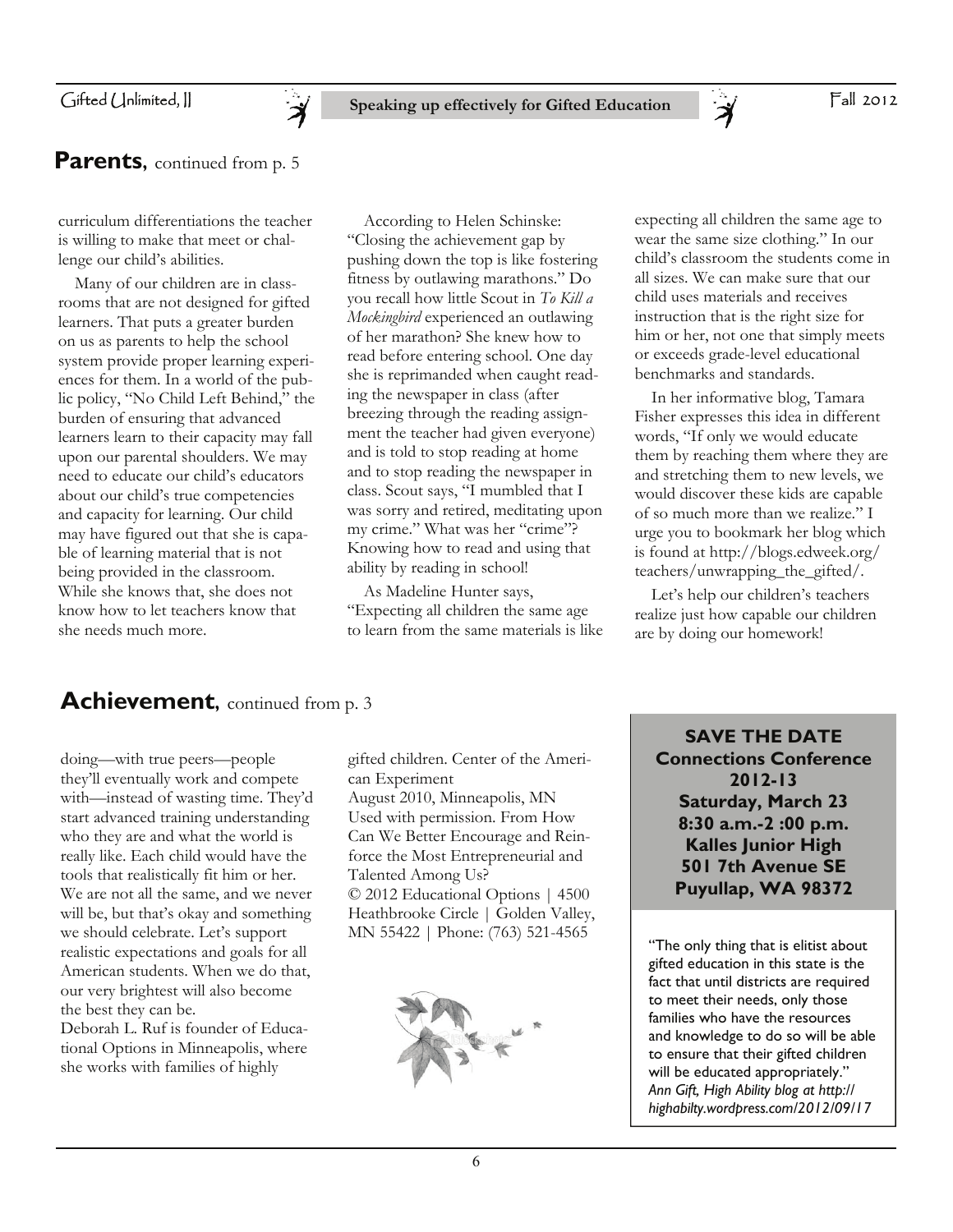Board Members

NWGCA—since 1963 Marcia Holland—Renton, Pres. JC Hodgson—Spokane, Treasurer

David Berg, Puyallup, Pauline Bowie, Seattle Austina De Bonte, Woodinville Tawna Eggert, Bellevue Christine Holland—Sumner

Ann Koch—Kent Patrice Torres, Bothell Elizabeth Williamson, Bothell northwestgca@gmail.com WAETAG—since 1984 Charlotte Akin, President Kari DeMarco, Vice-present

Stephen Martin—Seattle, Pres. Mary Freitas—Past President Tina Tidd, Financial Manager Susan Casey, Secretary *Regional Representatives* 

Sandi Wollum, Lisa Morgan, Linda Varner, Jan Kragen, Roger Daniels, Mike Canton, Laurie McGovern, Heather Westendorf, Kathy Moody,

Suzie Bennett

Gayle Pauley www.waetag.net

WCGE—since 1985 Barbara Poyneer, Treasurer wagifted@earthlink.net

*OSPI* 

# 2012-2013 *Washington Highly Capable Membership Campaign*

# **BE PART OF THE FORCE TO FURTHER GIFTED EDUCATION IN WASHINGTON Join 1 or all 3 statewide organizations**

### Mission

To support highly capable/ gifted children by:

- Supporting parents
- Disseminating information

• Encouraging development and maintenance of programs for gifted students

• Supporting legislation

### Major Activities

Publishes a newsletter with local, state and national resources for gifted families

### Why Join?

Parents need a voice at the state level as well as a way to connect on a local level. Parents are vital to ensure gifted programming remains a priority.

**JOIN TODAY** for the 2012-2013 school year NWGCA/WAETAG

TAX DEDUCTIBLE

# Mission NWGCA WAETAG WCGE

To improve educational opportunities for gifted students by strengthening services to and providing information for professionals serving these students in all settings.

# Major Activities

- Leadership symposium
- Annual statewide conference and workshop
- Quarterly coordinator meetings by ESD
- Newsletter
- Student scholarship for summer opportunities
- Web page on regional, state, and national issues

### Why Join?

Teachers, parents and students face many of the same challenges in meeting the needs of the highly capable student. WAETAG provides a way to share ideas, voice concerns, and increase professional preparation.

 *Northwest Gifted Washington Educators Washington Coalition Child Association of Talented and Gifted for Gifted Education* 

### Mission

To work collaboratively with key state governmental decision makers on issues related to the education of highly capable students, their families, and their schools.

### Major Activities

- Employ a lobbyist
- Educate key decision makers on issues
- Provide legislators with current information and seek their support for funding and programs .
- Work with state agencies on highly capable issues
- Inform members about
- legislative issues

### Why Join?

The Coalition is YOUR voice in Olympia and is the only nonprofit gifted advocacy group in Washington that can hire a lobbyist. As a member of the Coalition, you provide the necessary financial support.

# Membership Information Does your employer match contributions?

|                                                                                                                                                                                                                                | I do not want to share my information with other<br>WA gifted organizations |
|--------------------------------------------------------------------------------------------------------------------------------------------------------------------------------------------------------------------------------|-----------------------------------------------------------------------------|
| Email Address and the control of the control of the control of the control of the control of the control of the control of the control of the control of the control of the control of the control of the control of the contr |                                                                             |
|                                                                                                                                                                                                                                |                                                                             |
| Join: $\Box$<br>NWGCA<br>\$35/year                                                                                                                                                                                             | Mail to PO Box 10704, Spokane, WA 99209                                     |
| \$35/year<br><b>WAETAG</b>                                                                                                                                                                                                     | Mail to 830 Cary Rd., Edmonds, WA 98020                                     |
| <b>WCGE</b><br>\$35/year                                                                                                                                                                                                       | Mail to B. Poyneer, 18149 147 Ave SE, Renton, WA 98058                      |
| <b>JOINT MEMBERSHIP SPECIAL</b>                                                                                                                                                                                                | Mail to B. Poyneer, 18149 147 Ave SE, Renton, WA 98058                      |

Only \$90 for all 3 organizations Make joint membership check payable to WCGE

**WE'RE STRONGER** 

**TOGETHER** 

### 7